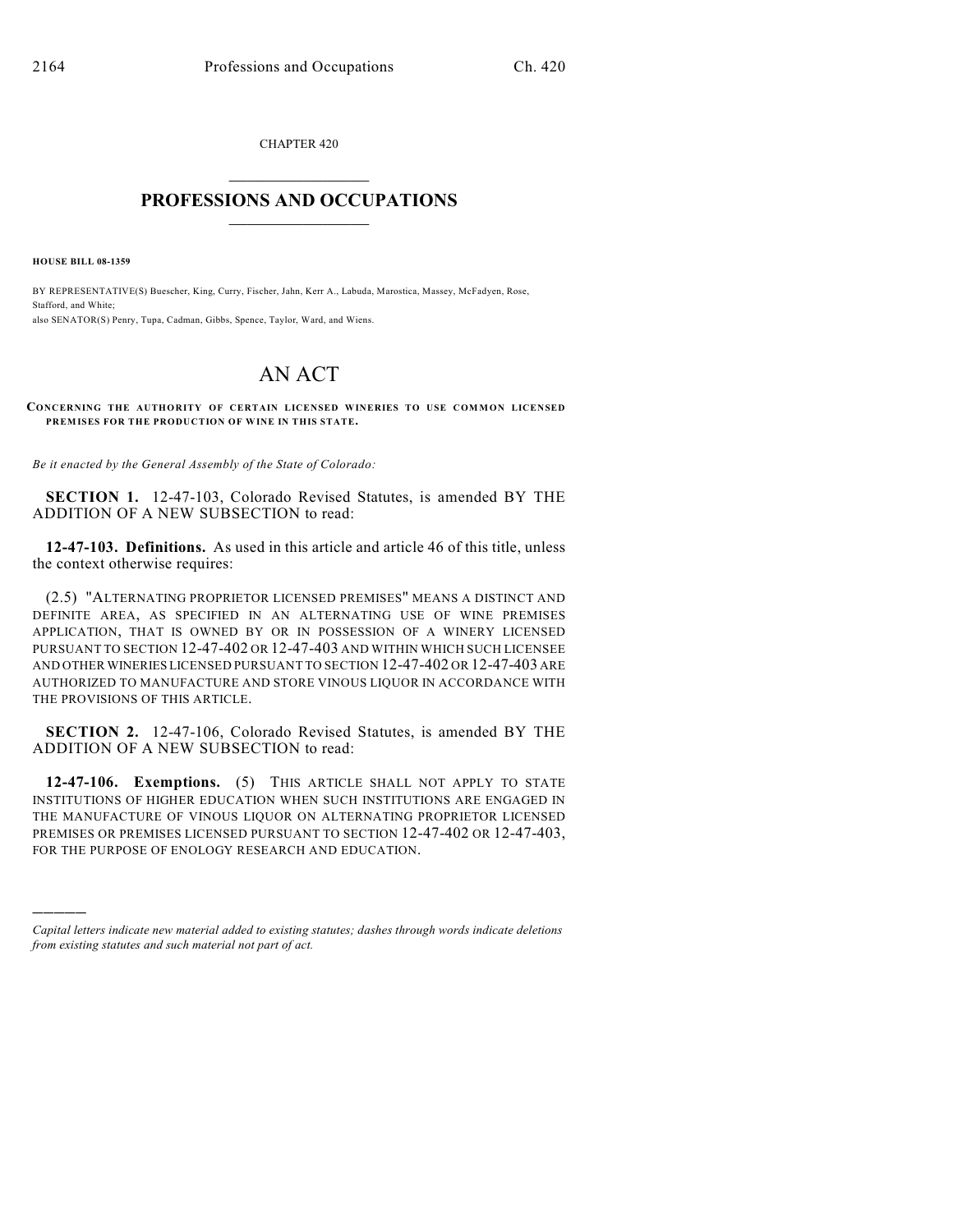**SECTION 3.** 12-47-301 (3) (a), Colorado Revised Statutes, is amended to read:

**12-47-301. Licensing in general.** (3) (a) Each license issued under this article and article 46 of this title is separate and distinct. It is unlawful for any person to exercise any of the privileges granted under any license other than that which the person holds or for any licensee to allow any other person to exercise such privileges granted under the licensee's license, except as provided in section 12-47-402 (2.5), 12-47-403 (2) (a), OR 12-47-403.5. A separate license shall be issued for each specific business or business entity and each geographical location, and in said license the particular alcohol beverages the applicant is authorized to manufacture or sell shall be named and described. For purposes of this section, a resort complex with common ownership, a hotel and restaurant licensee with optional premises, an optional premises licensee for optional premises located on an outdoor sports and recreational facility, and a wine festival at which more than one licensee participates pursuant to a wine festival permit shall be considered a single business and location.

**SECTION 4.** 12-47-402, Colorado Revised Statutes, is amended BY THE ADDITION OF A NEW SUBSECTION to read:

**12-47-402. Manufacturer's license.** (2.5) ANY WINERY THAT HAS RECEIVED A LICENSE PURSUANT TO THIS SECTION SHALL BE AUTHORIZED TO MANUFACTURE VINOUS LIQUORS UPON AN ALTERNATING PROPRIETOR LICENSED PREMISES, AS APPROVED BY THE STATE LICENSING AUTHORITY, BUT RETAIL SALES OF VINOUS LIQUORS SHALL NOT BE CONDUCTED FROM AN AREA LICENSED OR DEFINED AS AN ALTERNATING PROPRIETOR LICENSED PREMISES.

**SECTION 5.** 12-47-403 (2) (a) and (2) (e), Colorado Revised Statutes, are amended to read:

**12-47-403. Limited winery license.** (2) A limited winery licensee is authorized:

(a) (I) To manufacture vinous liquors UPON ITS LICENSED PREMISES AND, IN ORDER TO ENHANCE THE GROWTH AND VIABILITY OF THE COLORADO WINE INDUSTRY, UPON ALTERNATING PROPRIETOR LICENSED PREMISES, AS APPROVED BY THE STATE LICENSING AUTHORITY.

(II) TO ENSURE ADEQUATE OVERSIGHT AND REGULATION OF ALTERNATING PROPRIETOR LICENSED PREMISES, WITHIN ONE HUNDRED TWENTY DAYS AFTER THE EFFECTIVE DATE OF THIS SECTION, AS AMENDED, THE LIQUOR ENFORCEMENT DIVISION IN THE DEPARTMENT OF REVENUE, AFTER CONSULTATION WITH THE COLORADO WINE INDUSTRY AND OTHER INTERESTED PARTIES FROM THE ALCOHOL BEVERAGE INDUSTRY, SHALL ADOPT RULES FOR THE IMPLEMENTATION, STANDARDIZATION, AND ENFORCEMENT OF ALTERNATING PROPRIETOR LICENSED PREMISES.

(e) To conduct tastings and sell vinous liquors of its own manufacture, as well as vinous liquors manufactured by other Colorado wineries, on the licensed premises of the limited winery and up to five other licensed premises, whether included in the license at the time of the original license or by supplemental application; EXCEPT THAT NO RETAIL SALES SHALL BE CONDUCTED FROM AN AREA LICENSED OR DEFINED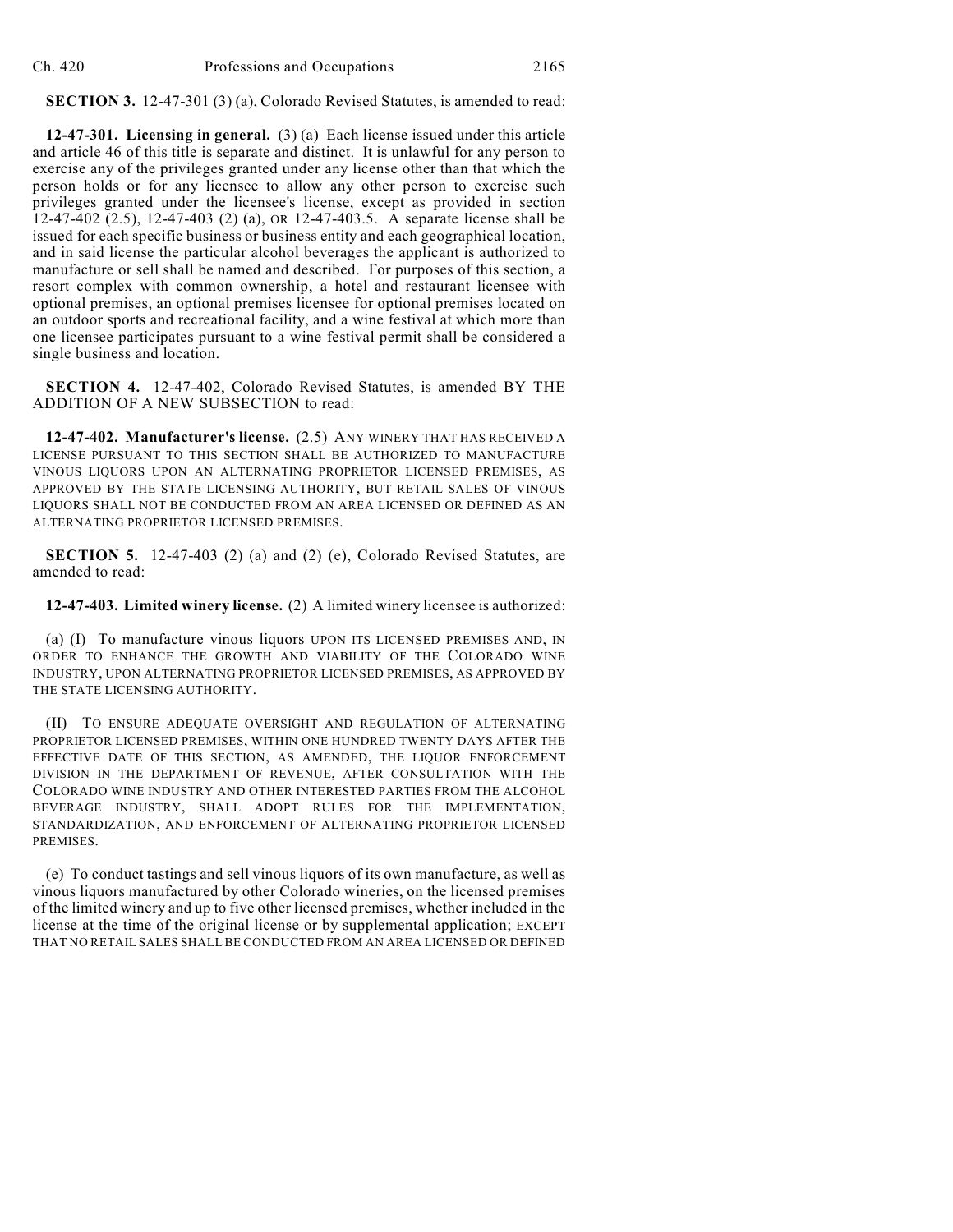AS AN ALTERNATING PROPRIETOR LICENSED PREMISES.

**SECTION 6.** 12-47-501 (2), Colorado Revised Statutes, is amended to read:

**12-47-501. State fees.** (2) (a) The state licensing authority shall establish fees for processing the following types of applications, notices, or reports required to be submitted to the state licensing authority:

(I) Applications for new liquor licenses pursuant to section 12-47-304 and regulations thereunder RULES ADOPTED PURSUANT TO THAT SECTION;

(II) Applications to change location pursuant to section 12-47-301 (9) and regulations thereunder RULES ADOPTED PURSUANT TO THAT SECTION;

(III) Applications for transfer of ownership pursuant to section  $12-47-303$  (1) (c) and regulations thereunder RULES ADOPTED PURSUANT TO THAT SECTION;

(IV) Applications for modification of licensed premises pursuant to section 12-47-301 and regulations thereunder RULES ADOPTED PURSUANT TO THAT SECTION;

(V) APPLICATIONS FOR ALTERNATING USE OF WINE PREMISES PURSUANT TO SECTION 12-47-402 OR 12-47-403 AND RULES ADOPTED PURSUANT TO THOSE SECTIONS;

(VI) Applications for branch warehouse permits pursuant to section 12-47-406 and regulations thereunder RULES ADOPTED PURSUANT TO THAT SECTION;

(VII) Applications for approval of a contract to sell alcohol beverages pursuant to section 12-47-411 (3) (c);

(VIII) Applications for warehouse storage permits pursuant to section 12-47-202 and regulations thereunder RULES ADOPTED PURSUANT TO THAT SECTION;

(IX) Applications for duplicate licenses;

(X) Applications for wine shipment permits pursuant to section 12-47-104;

(XI) Sole source registrations or new product registrations pursuant to section 12-47-901 (3) (b);

(XII) Hotel and restaurant optional premises registrations;

(XIII) Expired license renewal applications pursuant to section 12-47-302; and

(XIV) Notice of change of name or trade name pursuant to section 12-47-301 and regulations thereunder RULES ADOPTED PURSUANT TO THAT SECTION.

(b) The amounts of such fees, when added to the other fees transferred to the liquor enforcement division and state licensing authority cash fund pursuant to sections 12-46-105, 12-47-502 (1), and 12-48-104, shall reflect the direct and indirect costs of the liquor enforcement division and the state licensing authority in